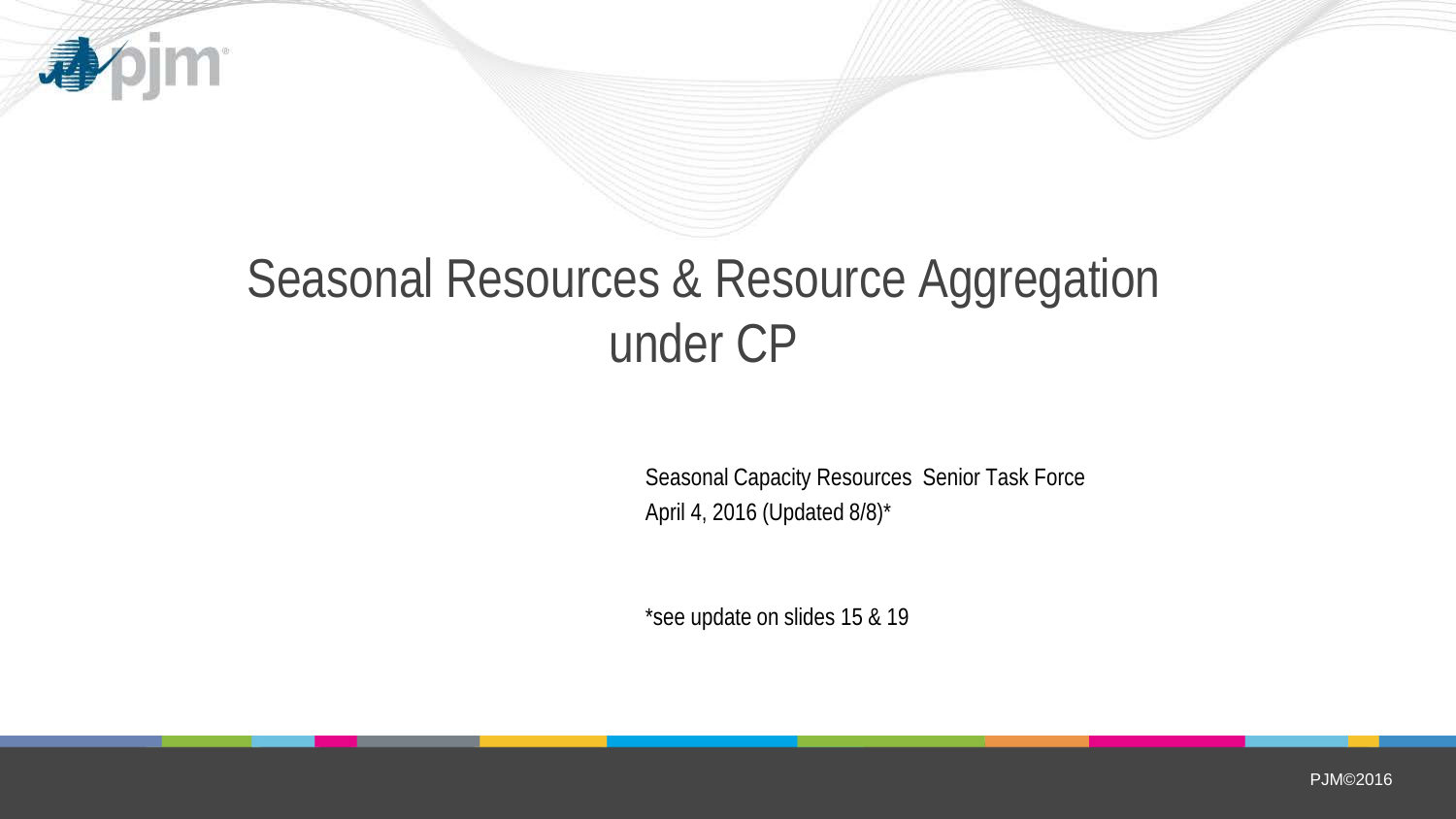

- High Level overview of CP product requirements
- Aggregate Resources

**心** 

• 2018/2019 BRA Information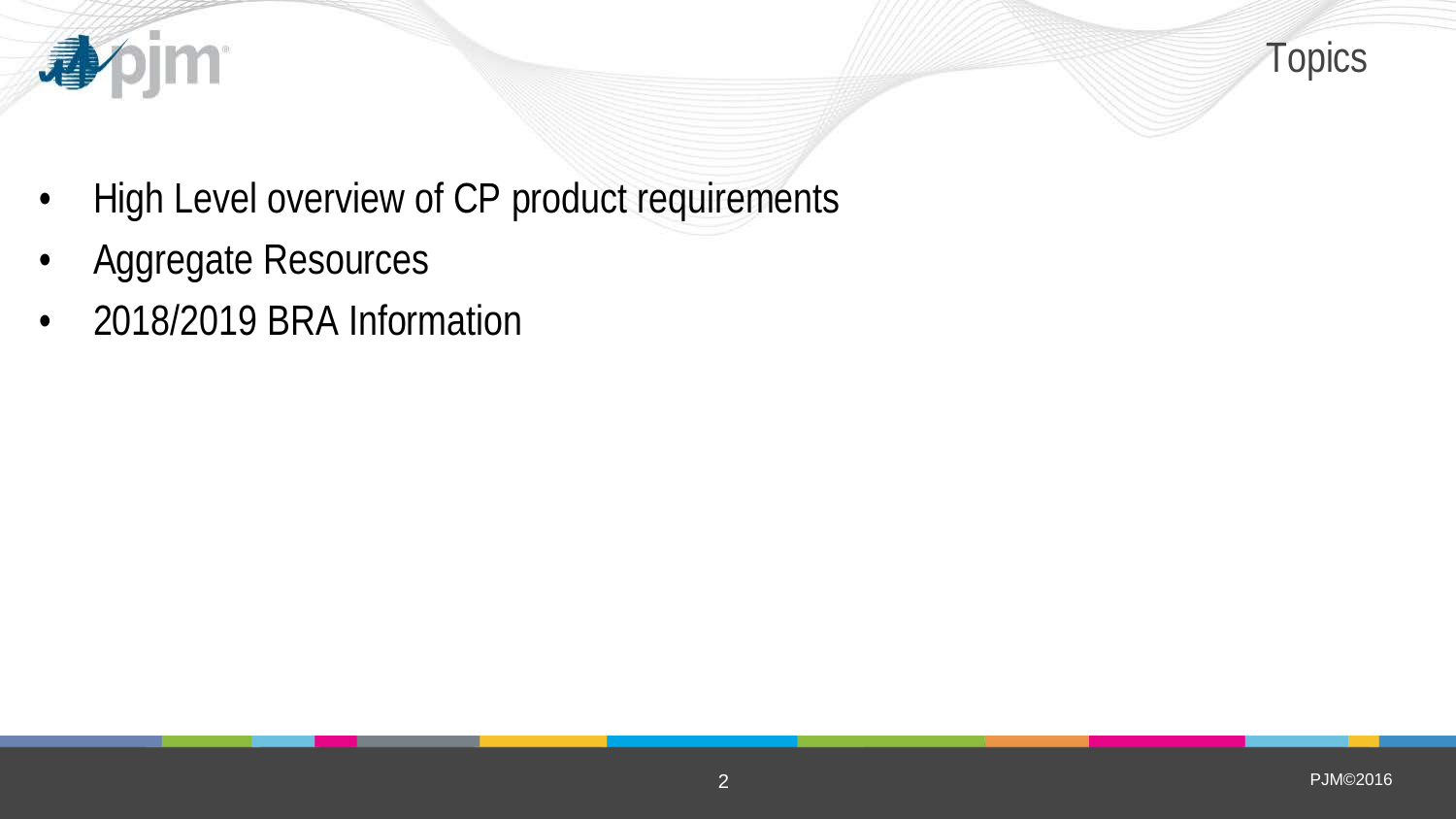

### Capacity Performance Resource

- Capacity Performance Resources must be capable of sustained, predictable operation that allows resource to be available to provide energy and reserves during performance assessment hours throughout the Delivery Year
- Subject to Non-Performance Charge assessed during emergency conditions throughout entire Delivery Year
- Non-performance charge rate and annual Stop Loss based on applicable Net CONE
	- Hourly charge rate = (Net CONE  $*$  number of days in DY) / 30 hours
	- Annual Stop Loss = 1.5 \* Net CONE \* UCAP MW Commitment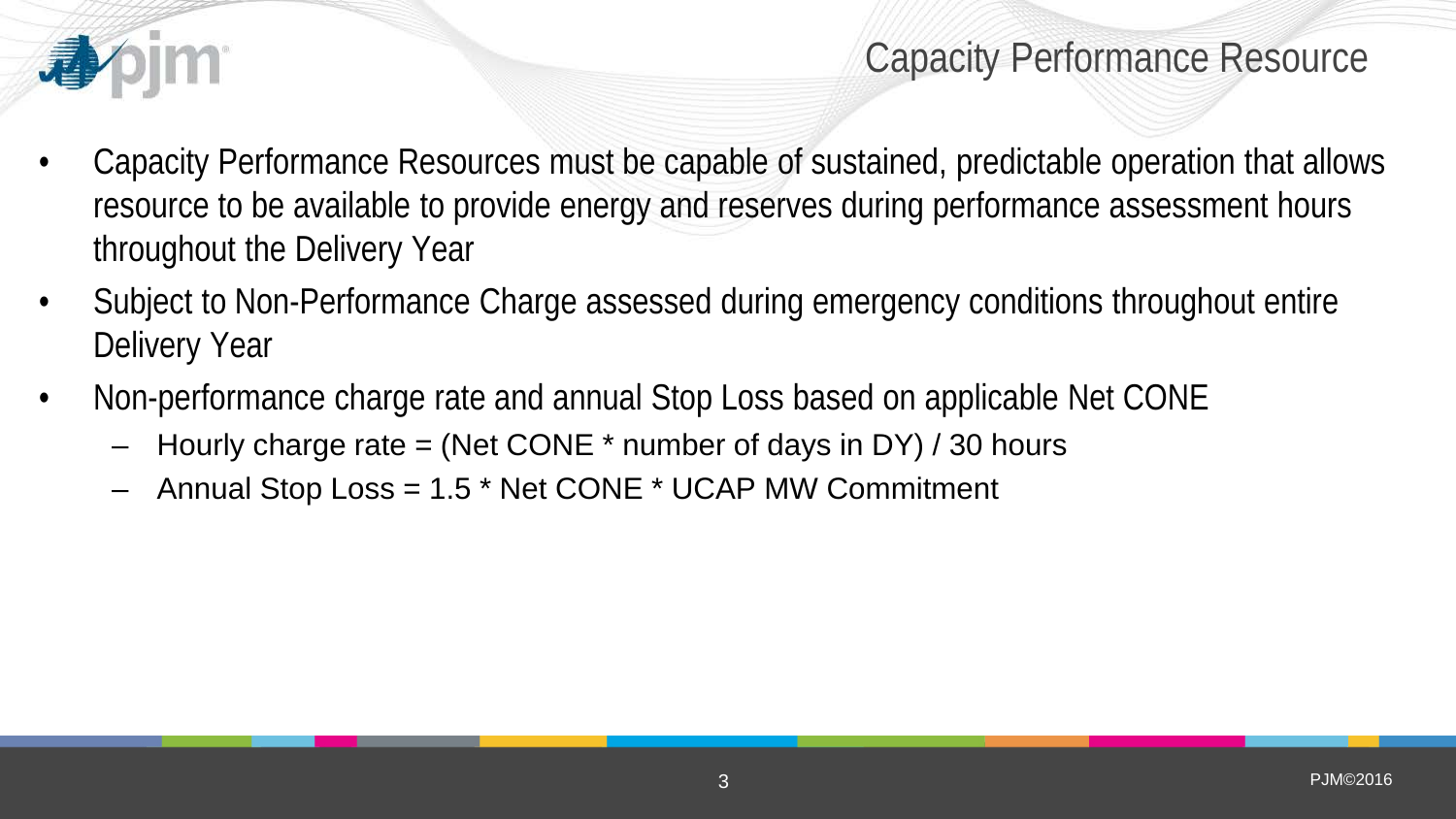

Base Capacity Resource

- Base Capacity Resources are those capacity resources that are not capable of sustained, predictable operation throughout the entire Delivery Year; but are capable of providing energy and reserves during hot weather operations
- Subject to Non-Performance Charge assessed during emergency conditions during June through September
- Non-performance charge rate and annual Stop Loss based on applicable Resource Clearing Price (RCP)
	- $-$  Hourly charge rate  $=$  (RCP  $*$  number of days in DY) / 30 hours
	- Annual Stop Loss = total annual capacity revenues of resource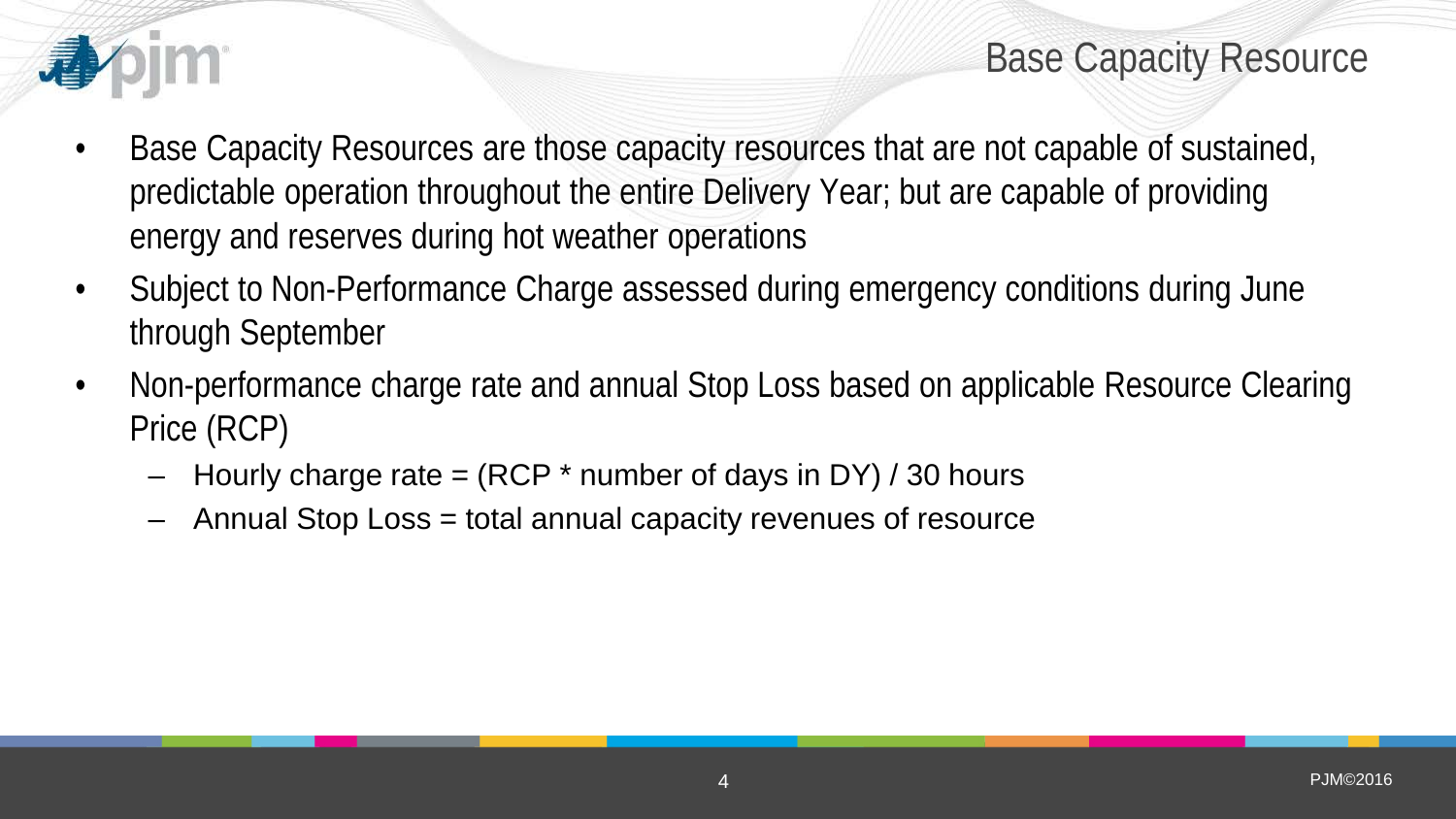

#### Non-Performance Assessment

- Assess performance of resources during Performance Assessment Hours (PAH) triggered by PJM declaration of Emergency Actions
- Compare a resource's Expected Performance against Actual Performance for each PAH
- Calculate shortfall/excess for each PAH separately
	- Shortfall subject to Non-Performance charge
	- Excess eligible for Bonus Performance credit
- Non-Performance Charges distributed to resources (of any type, even if not Capacity Resources) that perform above expectations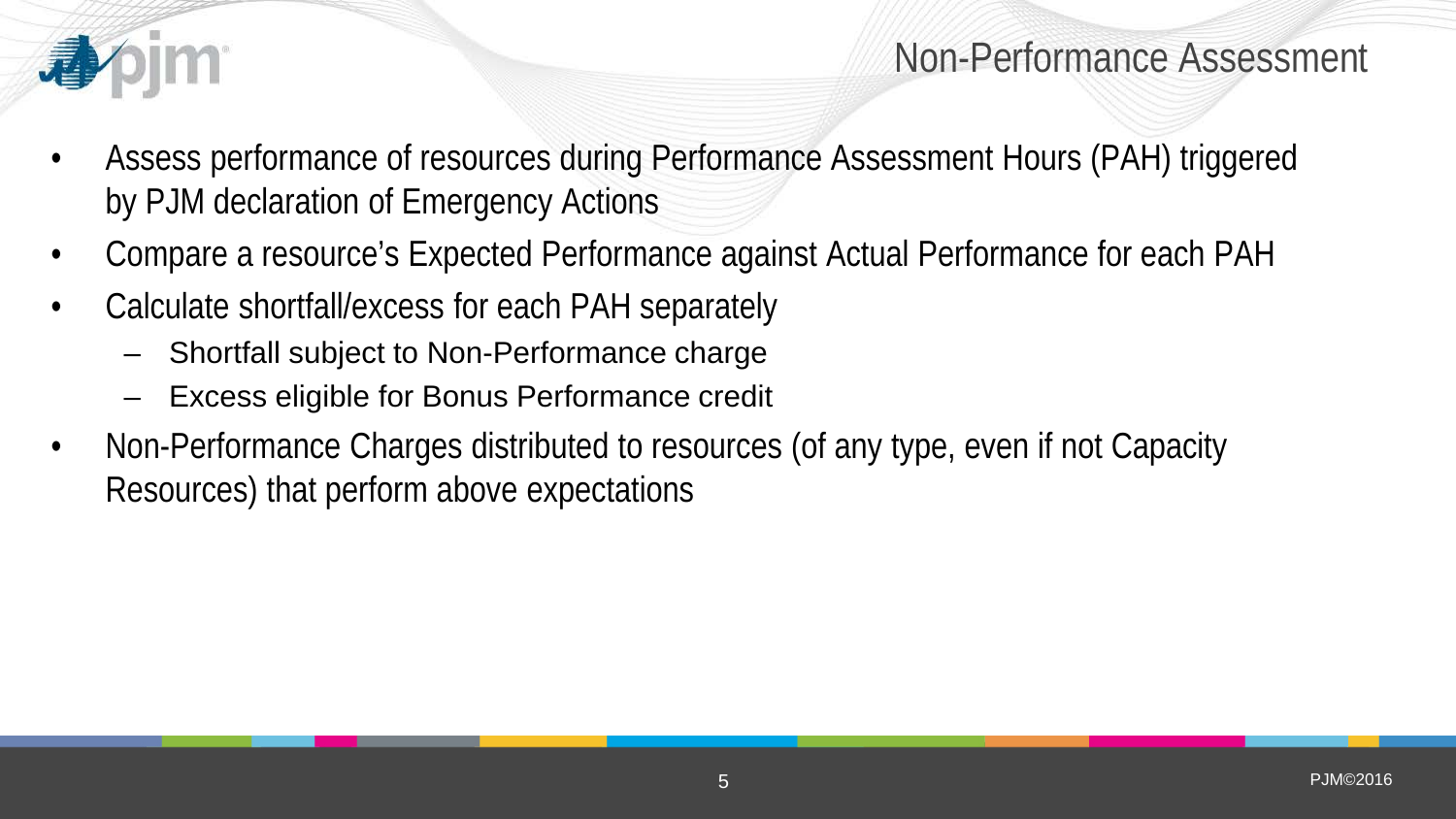

- Base Capacity and CP for 2018/19 & 2019/20 DYs
	- Base Capacity DR Constraint and Base Capacity Constraint determined for the RTO and each modeled LDA
	- Constraints establish maximum quantity of limited availability products to ensure reliability is maintained at close to "1 in 10" LOLE (10% increase in PJM LOLE)
	- Separate clearing prices if constraint(s) bind in auction
- Capacity Performance is sole capacity product starting 2020/21 DY
	- Base Capacity DR Constraints and Base Capacity Constraints are eliminated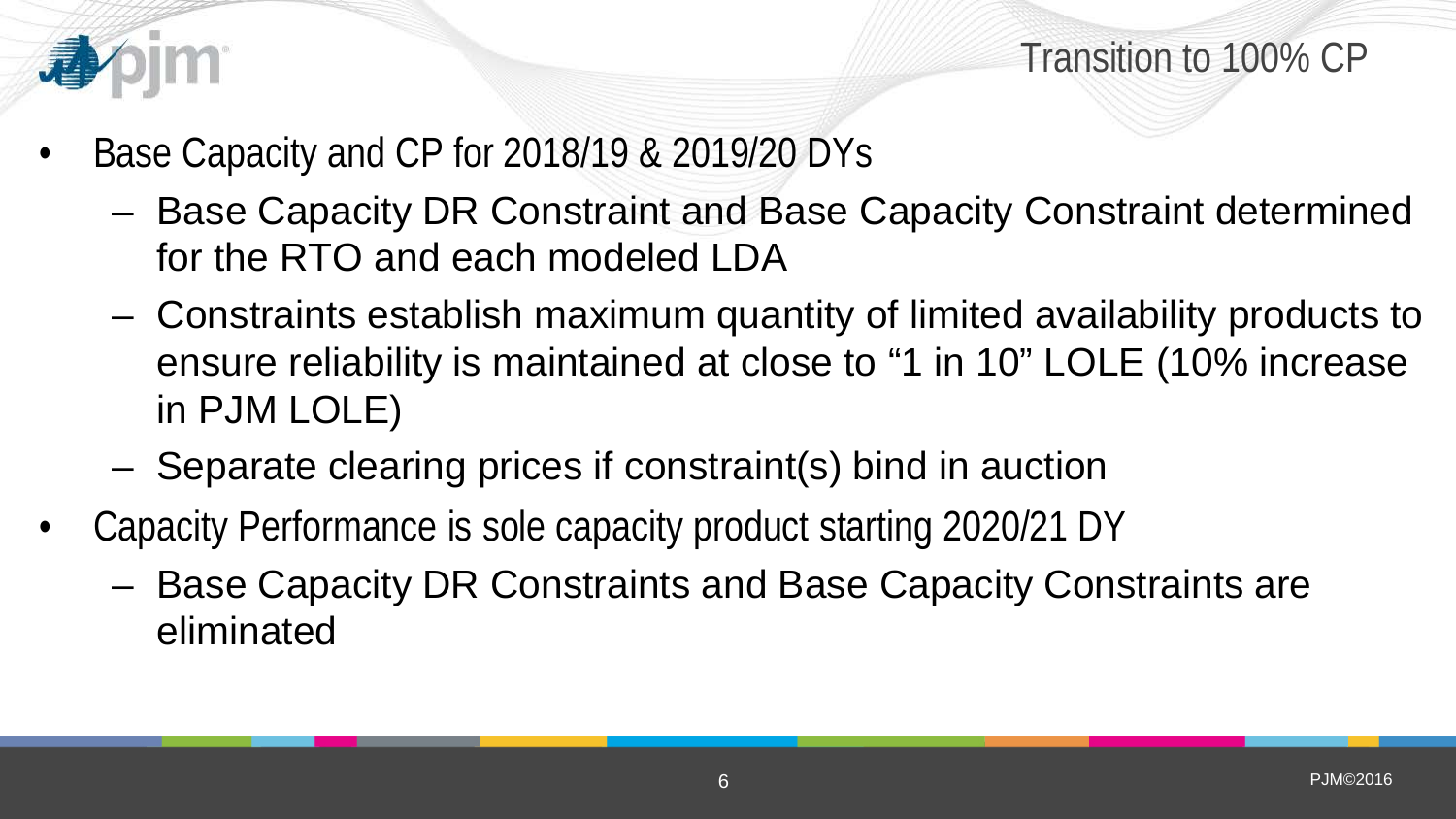

#### CP Must-Offer Requirement

- All Generation Capacity Resources that are capable or can reasonably become capable of qualifying as CP must be offered as CP (including external Generation Capacity Resources with CIL exception)
	- Exceptions are permitted if seller can demonstrate that resource is reasonably expected to be physically incapable of meeting CP requirements
- Intermittent Resources, Capacity Storage Resources, Demand Resources and EE Resources are categorically exempt from the CP must-offer requirement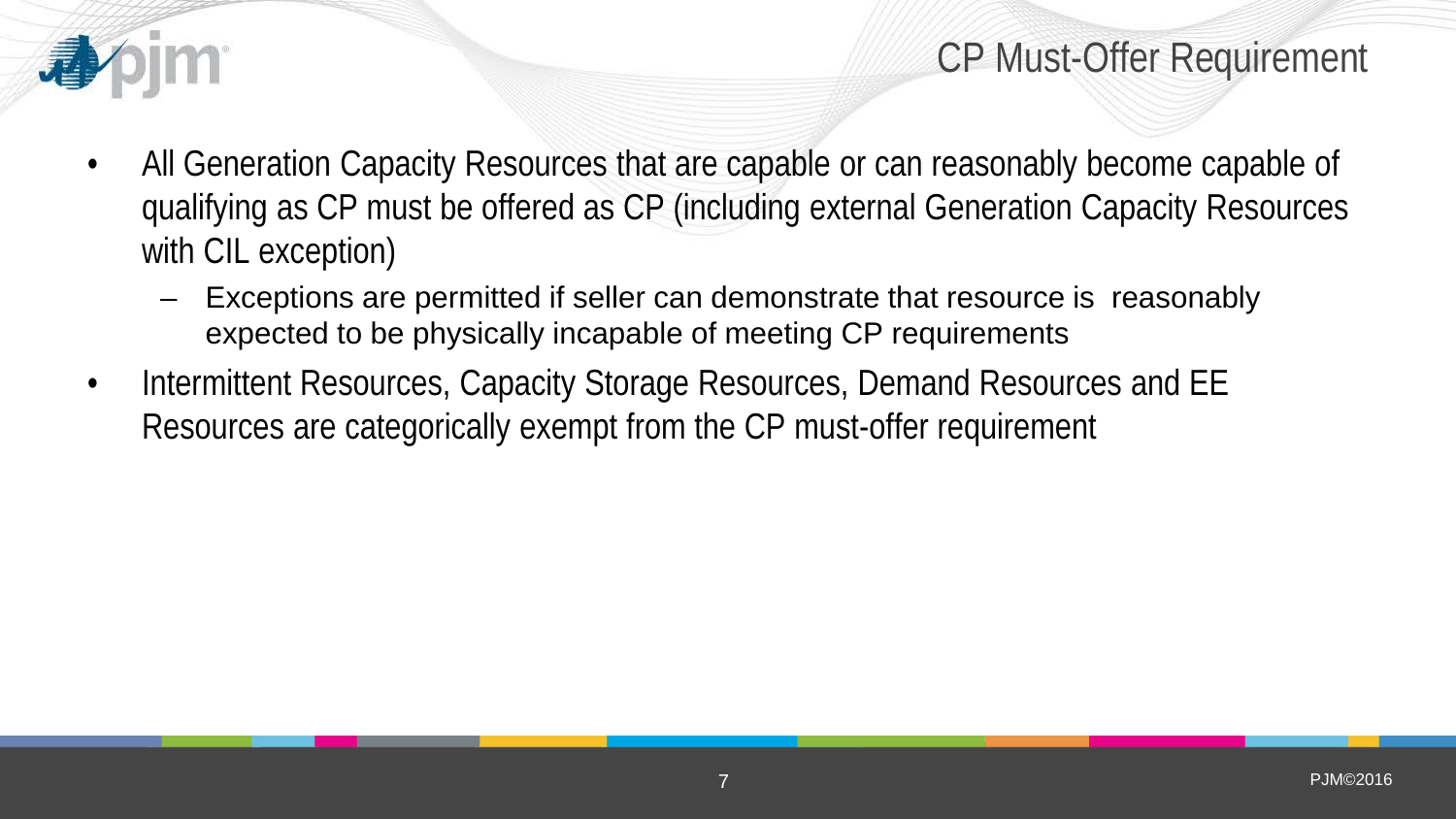# Demand Resource Product Type Requirements

|                                                              | Demand Resource Product Type Requirements                                       |                                                                                                                    |                                                                                           |                                                                           |                                                                                      |  |  |  |
|--------------------------------------------------------------|---------------------------------------------------------------------------------|--------------------------------------------------------------------------------------------------------------------|-------------------------------------------------------------------------------------------|---------------------------------------------------------------------------|--------------------------------------------------------------------------------------|--|--|--|
| <b>Requirement</b>                                           | mited DR                                                                        | <b>Extended Summer</b><br><b>DR</b>                                                                                | <b>Annual DR</b>                                                                          | <b>Base Capacity Demand</b><br><b>Resource</b><br>(18/19 & 19/20 DY only) | <b>Capacity Performance</b><br><b>Demand Resource (Effective</b><br>18/19 DY)        |  |  |  |
| Availability                                                 | Any weekday other<br>than NERC holidays,<br>during June - Sept.<br>period of DY | Any day during June-<br>October period and<br>following May of DY                                                  | Any day during DY (unless<br>on an approved<br>maintenance outage during<br>Oct. - April) | Any day during June-<br>September of DY                                   | Any day during DY (unless on<br>an approved maintenance<br>outage during Oct.-April) |  |  |  |
| Maximum Number of<br>Interruptions                           | 10 interruptions                                                                | Unlimited                                                                                                          | Mimited                                                                                   | <b>Unlimited</b>                                                          | <b>Unlimited</b>                                                                     |  |  |  |
| Hours of Day<br><b>Required to Respond</b><br>(Hours in EPT) | 12:00 PM - 8:00 PM                                                              | 10:00 AM - 10:00 PM                                                                                                | Jun - Oct. and following<br>May:<br>$10$ AM $-$ 10 PM<br>Nov. - April:<br>6 AM- 9 PM      | 10:00 AM - 10:00 PM                                                       | Jun – Oct. and following May:<br>$10$ AM $-$ 10 PM<br>Nov. - April:<br>6 AM- 9 PM    |  |  |  |
| <b>Maximum Duration of</b><br>Interruption                   | 6 Hours                                                                         | 10 Hours                                                                                                           | 10 Hours                                                                                  | 10 Hours                                                                  | No limit                                                                             |  |  |  |
|                                                              |                                                                                 |                                                                                                                    |                                                                                           |                                                                           |                                                                                      |  |  |  |
|                                                              |                                                                                 | <b>Current Limited, Extended Summer, &amp; Annual DR product</b><br>definitions eliminated effective 2018/2019 DY. |                                                                                           |                                                                           |                                                                                      |  |  |  |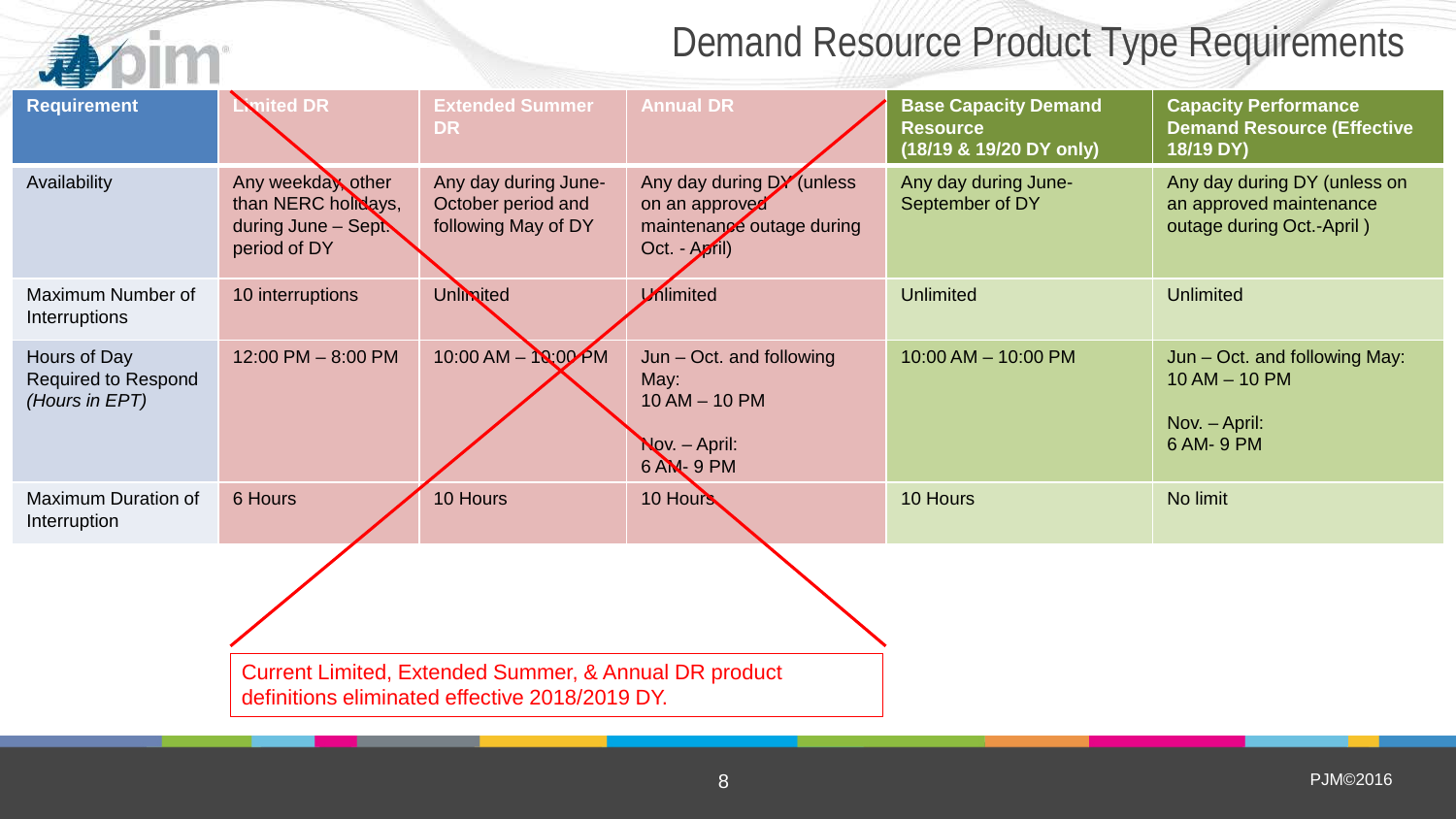

# Energy Efficiency Resource Product Type Requirements

| <b>Product-type</b>        | <b>Load Reduction</b><br><b>Provided</b>    | <b>Requirement</b>                                                                                                                                                                                                                                           | <b>Nominated EE Value</b>                                                                                                  |
|----------------------------|---------------------------------------------|--------------------------------------------------------------------------------------------------------------------------------------------------------------------------------------------------------------------------------------------------------------|----------------------------------------------------------------------------------------------------------------------------|
| <b>Base Capacity EE</b>    | During summer<br>peak season                | Provide a permanent, continuous reduction in load during the<br>defined EE Performance Hours that is not reflected in the<br>peak load forecast prepared for the Delivery Year.                                                                              | Average demand reduction during<br><b>EE Performance Hours</b>                                                             |
| Capacity<br>Performance EE | During summer and<br>winter peak<br>seasons | Provide a permanent, continuous reduction in load during the<br>EE Performance Hours that is not reflected in the peak load<br>forecast prepared for the Delivery Year. It also must have an<br>expected average load reduction during defined winter hours. | Average demand reduction during<br>EE Performance Hours, not to<br>exceed average demand<br>reduction during winter hours. |

EE Performance Hours are defined as the hours ending 15:00 through 18:00 EPT during all days from June 1 through August 31, inclusive, of such Delivery Year, that is not a weekend or federal holiday.

Winter Hours are hour ending 8:00 through 9:00 EPT and hours ending 19:00 through 20:00 EPT during all days from January 1 through February 28, inclusive, of such Delivery Year, that is not a weekend or federal holiday.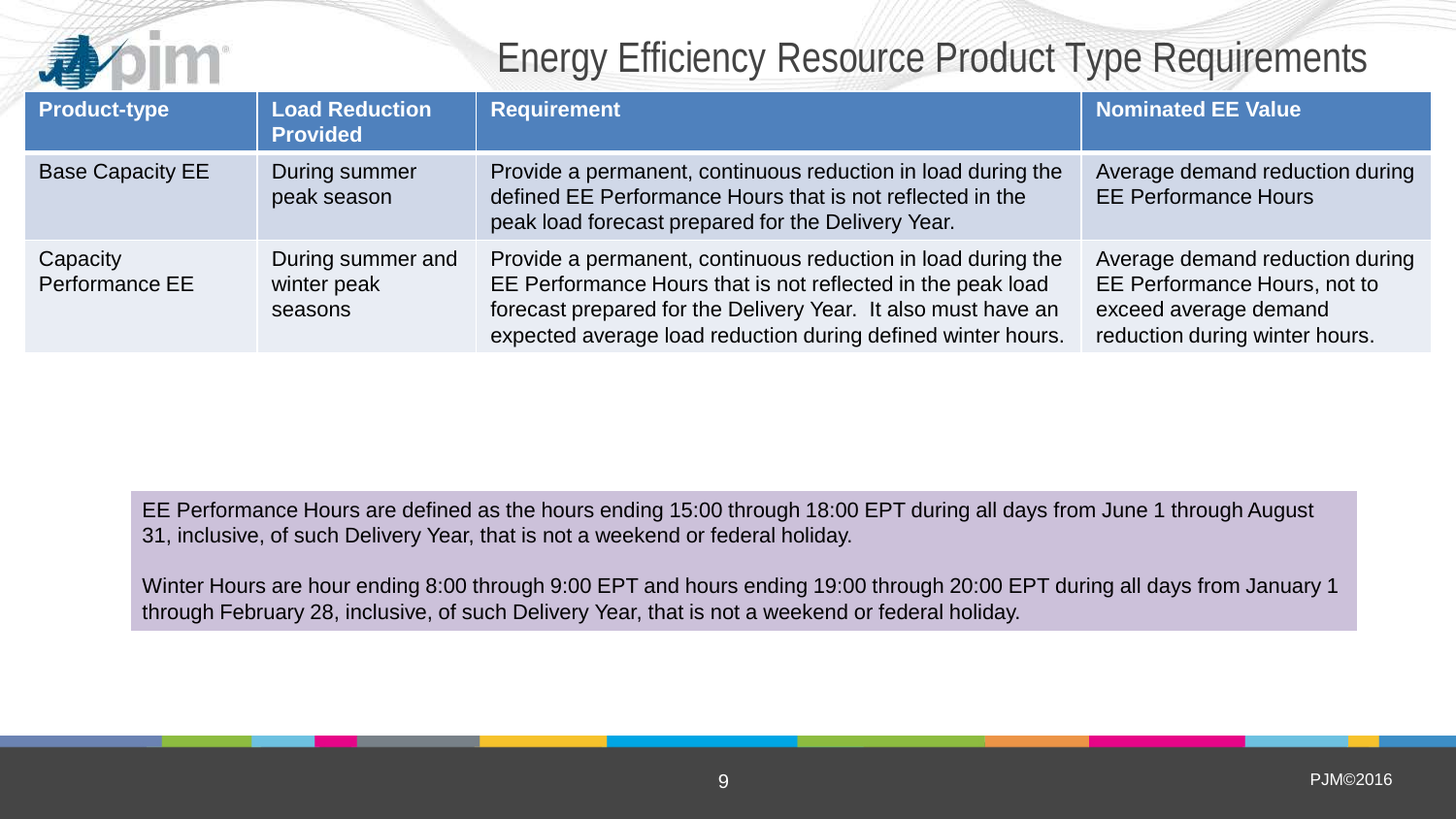

Intermittent & Capacity Storage Resource Sell Offers 2018/2019 & 2019/2020 DY RPM Auctions

- Intermittent Resources and Capacity Storage Resources must offer their full UCAP value into each auction but are exempt from requirement to offer as CP
- Such resources may offer as CP all or any portion of their UCAP value that qualifies as CP with remaining portion offered as Base Capacity
- The quantity of UCAP value that may qualify as CP for such resources may be based on expected output during summer and winter peak conditions

Intermittent Resources are generation capacity resources with output that can vary as a function of its energy source, such as wind, solar, landfill gas, run of river hydroelectric power and other renewable resources. Capacity Storage Resources include any hydroelectric power plant, flywheel, battery storage, or other such facility solely used for short term storage and injection of energy at a later time.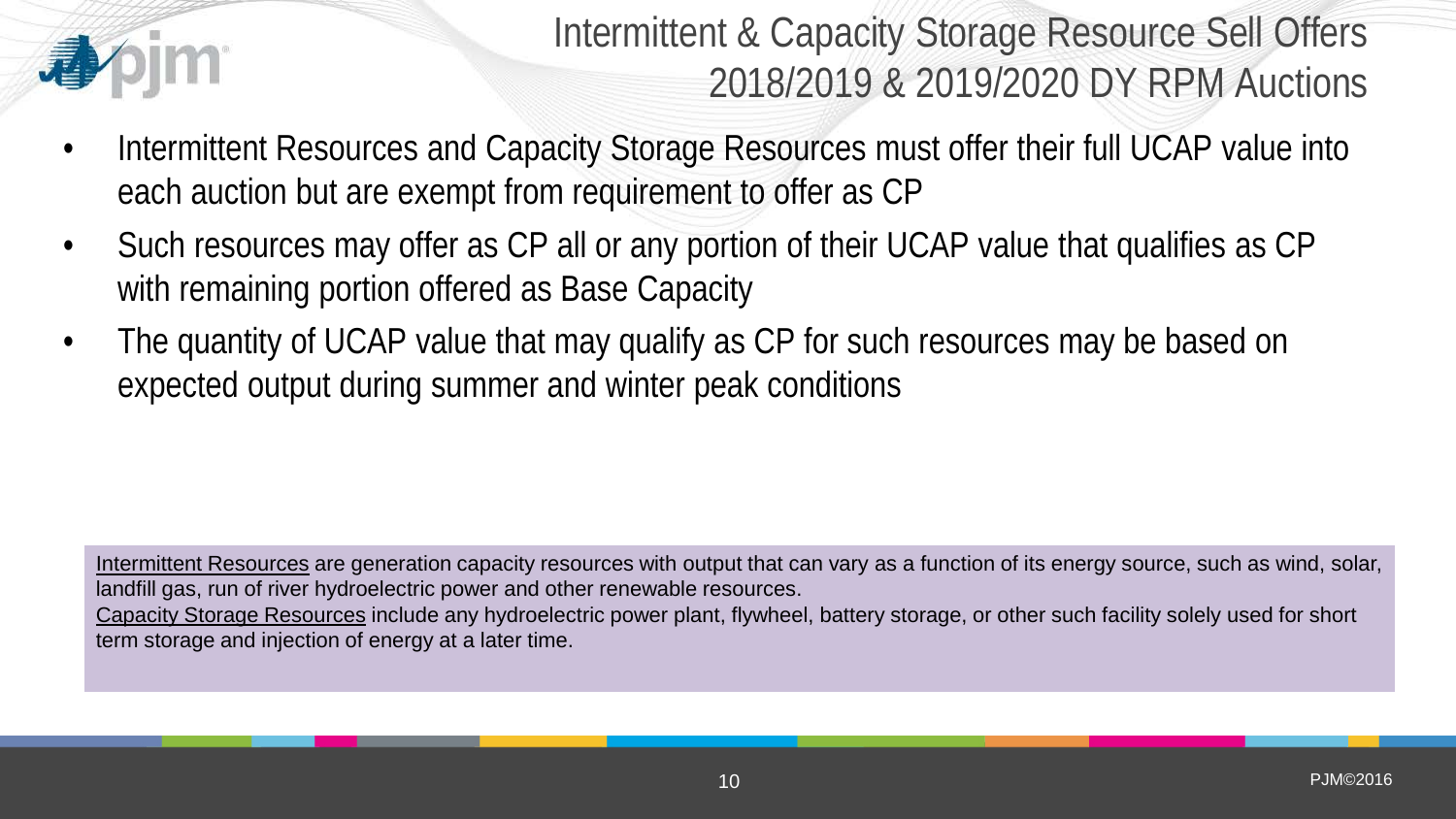| <b>Solar Resource</b>                |               |  |  |  |  |  |
|--------------------------------------|---------------|--|--|--|--|--|
| <b>Nameplate Capacity</b>            | <b>100 MW</b> |  |  |  |  |  |
| <b>UCAP Value (CIRs)</b>             | <b>38 MW</b>  |  |  |  |  |  |
| Avg output: summer performance hours | <b>38 MW</b>  |  |  |  |  |  |
| Avg output: winter performance hours | 2 MW          |  |  |  |  |  |
| Avg output: all performance hours    | <b>20 MW</b>  |  |  |  |  |  |
| Acceptable CP MW Range               | 0-20 MW       |  |  |  |  |  |
| Required Total Offer MW (Base + CP)  | <b>38 MW</b>  |  |  |  |  |  |

# CP Quantity Determination Example Sample Solar Resource

Expected performance hours:

- Winter: hours ending 6 -9 &18-21 in months of January & February.
- Summer: hours ending 15-20 in months of June, July, & August.

Averaging hourly output from all peak-hour defined above is one acceptable method for determining CP quantity of intermittent resources. This approach, however, may result in significant non-performance risk for a resource with average expected seasonal output that varies significantly from the average expected output across all hours in peak-hour period.

- Example solar resource could acceptably offer from 0 MW to 20 MW as CP with increasing non-summer performance risk
- For 18/19 and 19/20 delivery years, that portion of the 38 MW UCAP value that is not offered as CP must be offered as Base Capacity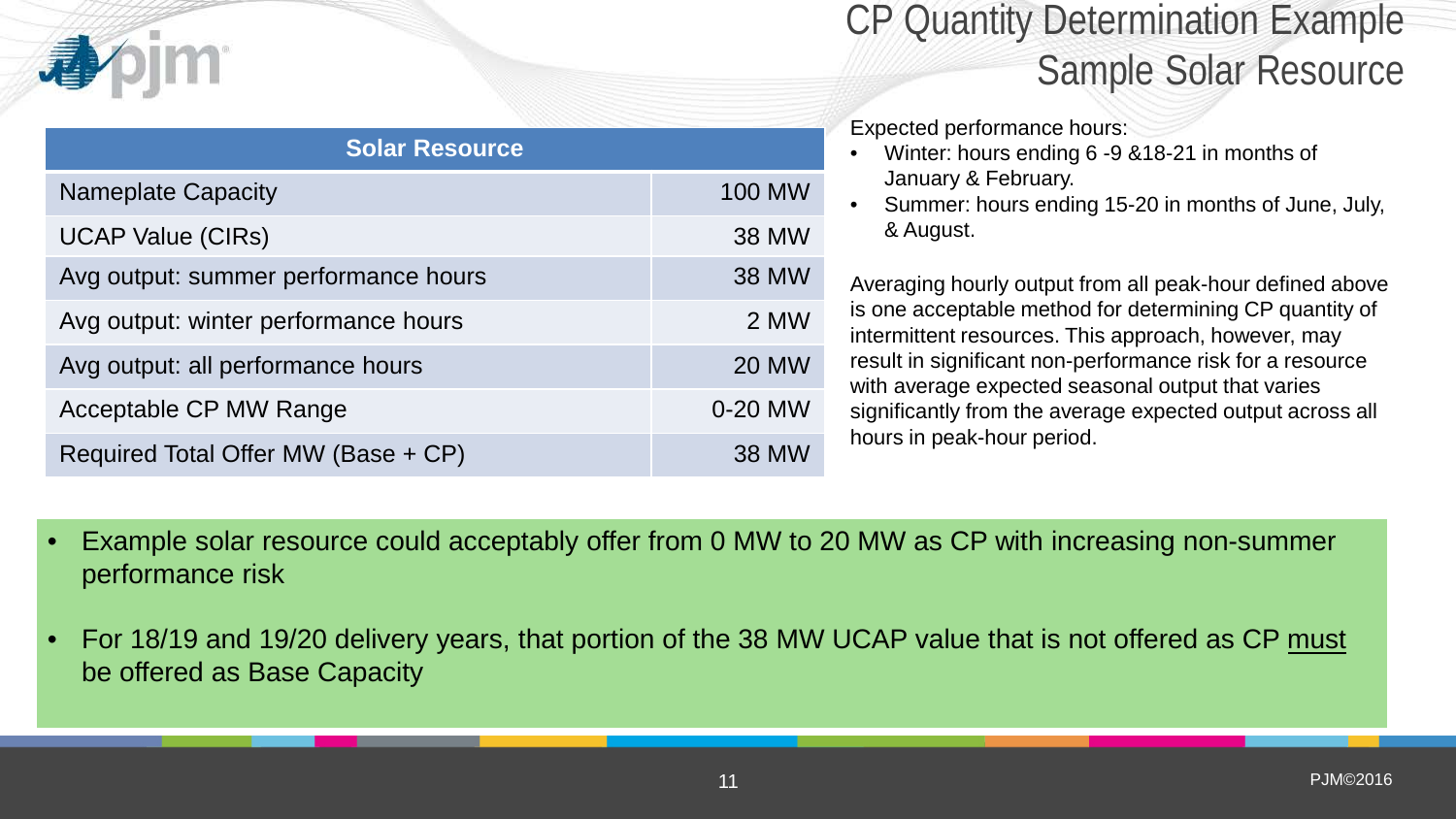| <b>Wind Resource</b>                 |               |  |  |  |  |  |
|--------------------------------------|---------------|--|--|--|--|--|
| <b>Nameplate Capacity</b>            | <b>100 MW</b> |  |  |  |  |  |
| <b>UCAP Value (CIRs)</b>             | <b>13 MW</b>  |  |  |  |  |  |
| Avg output: summer performance hours | <b>13 MW</b>  |  |  |  |  |  |
| Avg output: winter performance hours | <b>40 MW</b>  |  |  |  |  |  |
| Avg output: all performance hours    | <b>26 MW</b>  |  |  |  |  |  |
| Acceptable CP MW Range               | 0-13 MW       |  |  |  |  |  |
| Required Total Offer MW (Base + CP)  | <b>13 MW</b>  |  |  |  |  |  |

# CP Quantity Determination Example Sample Wind Resource

#### Expected performance hours:

- Winter: hours ending 6 -9 &18-21 in months of January & February.
- Summer: hours ending 15-20 in months of June, July, & August.

- Example wind resource could reasonably offer up to the full 13 MW UCAP value as CP (cannot offer MW quantities above the resource's CIR value)
- For 18/19 and 19/20 delivery years, that portion of the full 13 MW UCAP value that is not offered as CP must be offered as Base Capacity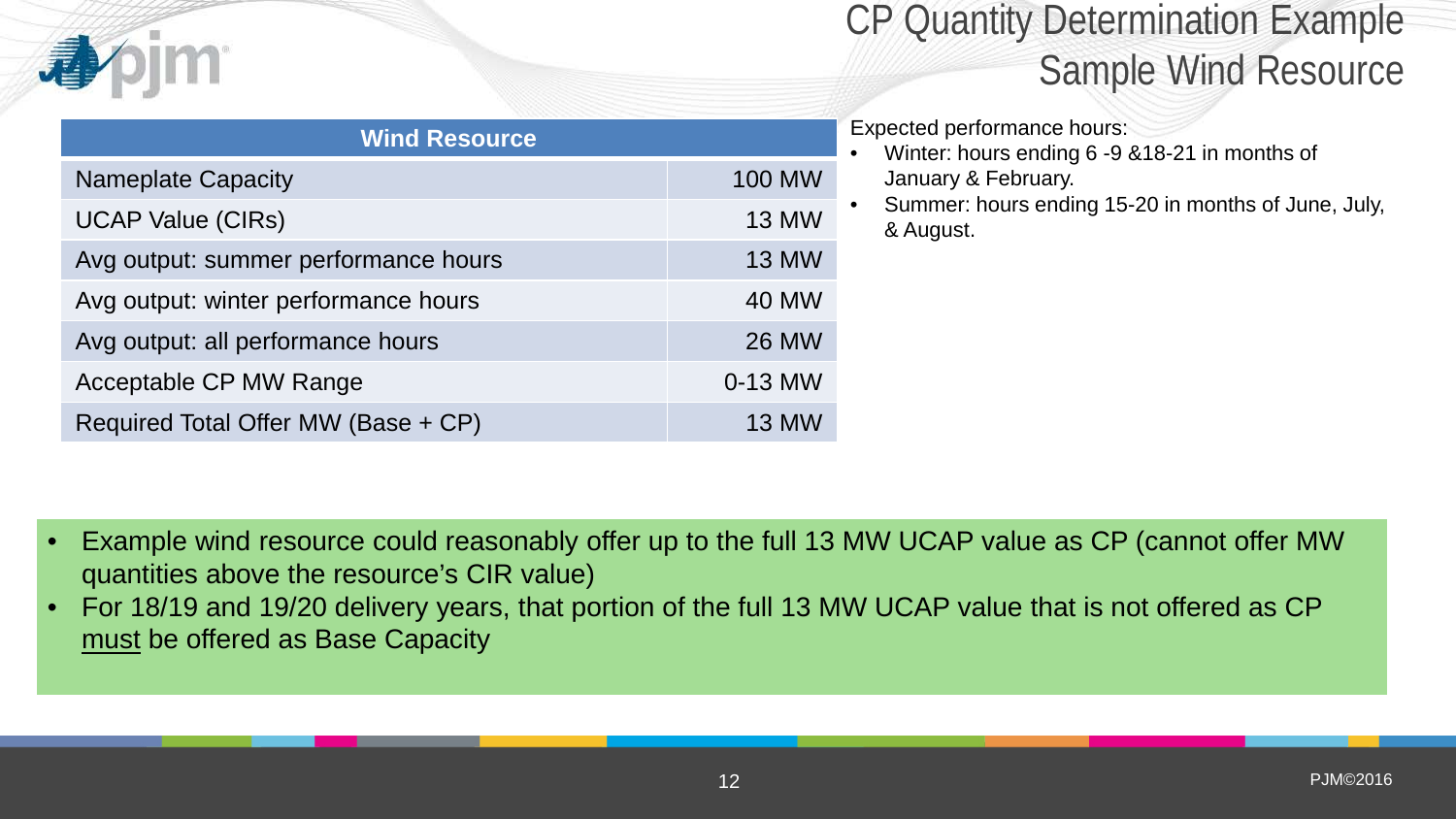

Aggregate Resource

- Effective with 2018/2019 Delivery Year, Capacity Resources which may not, alone, meet the requirements of a Capacity Performance product, may combine their capabilities and offer as a single Aggregate Resource
- Applies to Intermittent Resources, Capacity Storage Resources, Demand Resources, Energy Efficiency Resources, and environmentally limited resources
- Resources being combined must be located in the same modeled LDA and reside in a single Capacity Market Seller account
- Seller may offer the Aggregate Resource as Capacity Performance at a UCAP value that is representative of a capacity performance product (not to exceed the UCAP value of the individual resources that make up the aggregate)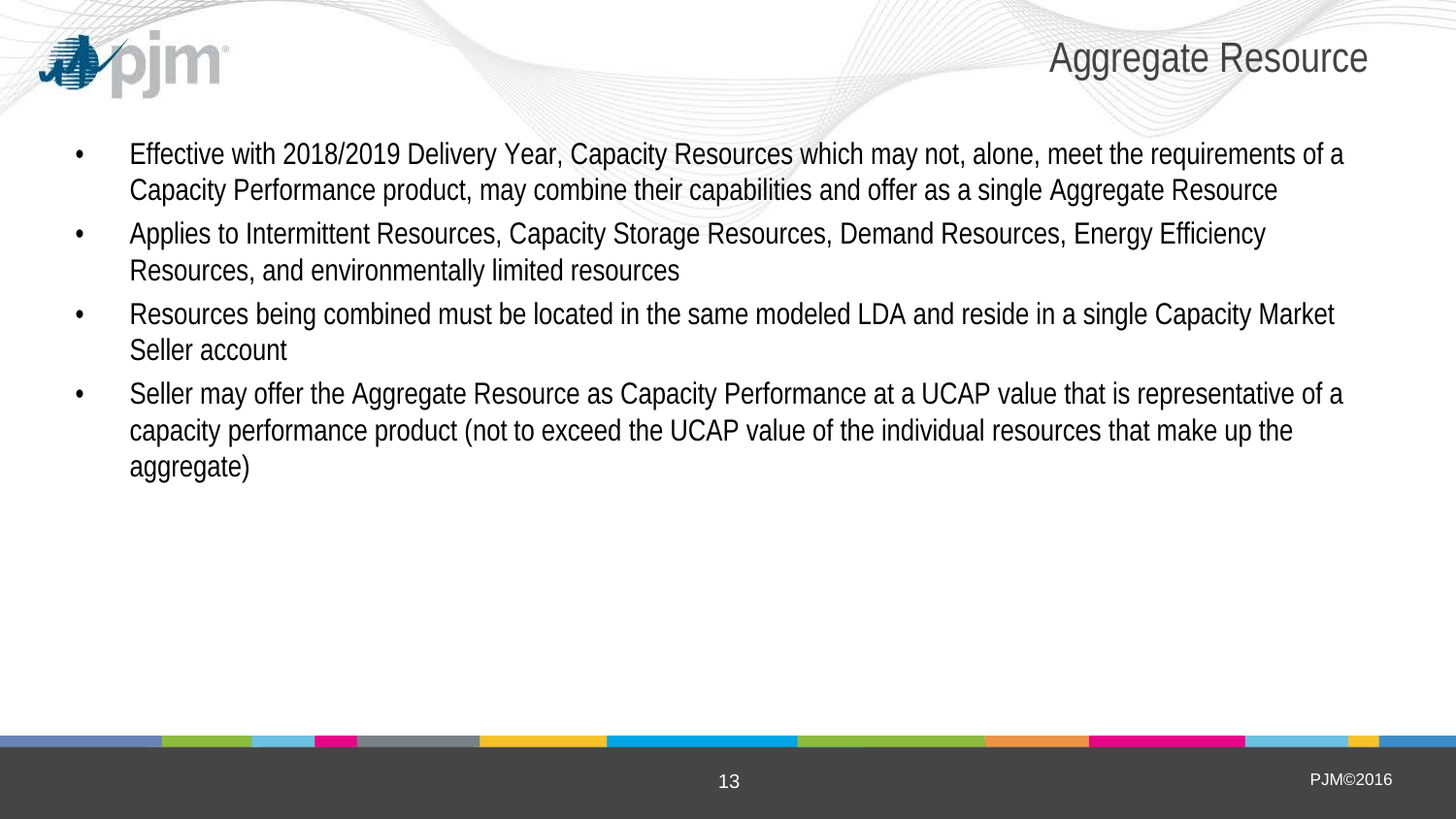

# 2018/2019 DY - Locational Requirements for Resources Comprising Aggregate

| <b>Modeled LDA for</b><br><b>Aggregate Resource</b> | Resources comprising aggregate must reside in Zone(s)/Sub-zone |
|-----------------------------------------------------|----------------------------------------------------------------|
| <b>Rest of RTO</b>                                  | AEP, APS, DAYTON, DEOK, DLCO, DOM, or EKPC                     |
| <b>Rest of MAAC</b>                                 | <b>METED or PENELEC</b>                                        |
| <b>Rest of EMAAC</b>                                | AE, Rest of DPL, PECO, JCPL, or RECO                           |
| <b>Rest of PS</b>                                   | <b>Rest of PS</b>                                              |
| <b>PS North</b>                                     | <b>PS North</b>                                                |
| <b>DPL South</b>                                    | <b>DPL South</b>                                               |
| <b>PEPCO</b>                                        | <b>PEPCO</b>                                                   |
| <b>Rest of ATSI</b>                                 | <b>Rest of ATSI</b>                                            |
| <b>ATSI-Cleveland</b>                               | <b>ATSI-Cleveland</b>                                          |
| <b>COMED</b>                                        | <b>COMED</b>                                                   |
| <b>BGE</b>                                          | <b>BGE</b>                                                     |
| <b>PPL</b>                                          | <b>PPL</b>                                                     |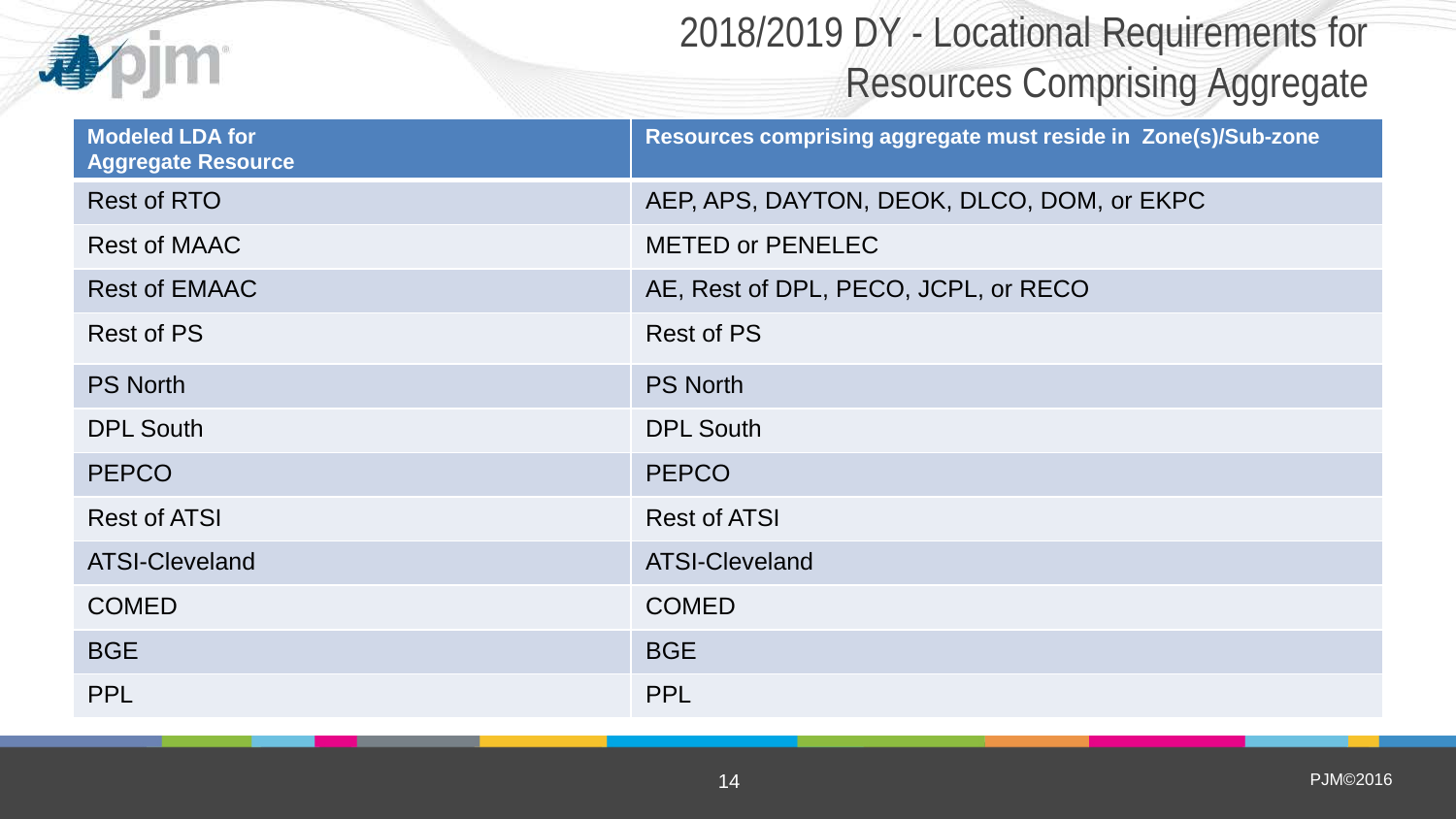# Example of Aggregate Resource

|                                      | <b>Wind</b>   | <b>Solar</b>  |
|--------------------------------------|---------------|---------------|
| <b>Nameplate Capacity</b>            | <b>100 MW</b> | <b>100 MW</b> |
| <b>UCAP Value (CIRs)</b>             | <b>13 MW</b>  | <b>38 MW</b>  |
| Avg output: summer performance hours | <b>13 MW</b>  | <b>38 MW</b>  |
| Avg output: winter performance hours | 40 MW         | 2 MW          |
| Avg output: all performance hours    | <b>26 MW</b>  | <b>20 MW</b>  |
| Acceptable CP MW Range               | 0-13 MW       | 0-20 MW       |
| Required Total Offer MW (Base + CP)  | <b>13 MW</b>  | <b>38 MW</b>  |
|                                      |               |               |
| <b>Aggregate Resource</b>            |               |               |
| <b>UCAP Value</b>                    |               | 51 MW         |
| Acceptable CP MW Range               |               | 0-46 MW       |
| Required Total Offer MW (Base + CP)  |               | 51 MW         |

Update (8/8): PJM's current proposal in the SCRSTF, would not allow daily capacity commitment allocation for individual resources within an Aggregate Resource to exceed their CIRs. This change would be most evident in the example shown in Slide 19 of this presentation.

- Aggregate Resource could reasonably offer up to 46 MW as CP (at significantly lower risk versus individual resource offers)
- For 18/19 and 19/20 delivery years, that portion of the full 51 MW UCAP value that is not offered as CP must be offered as Base Capacity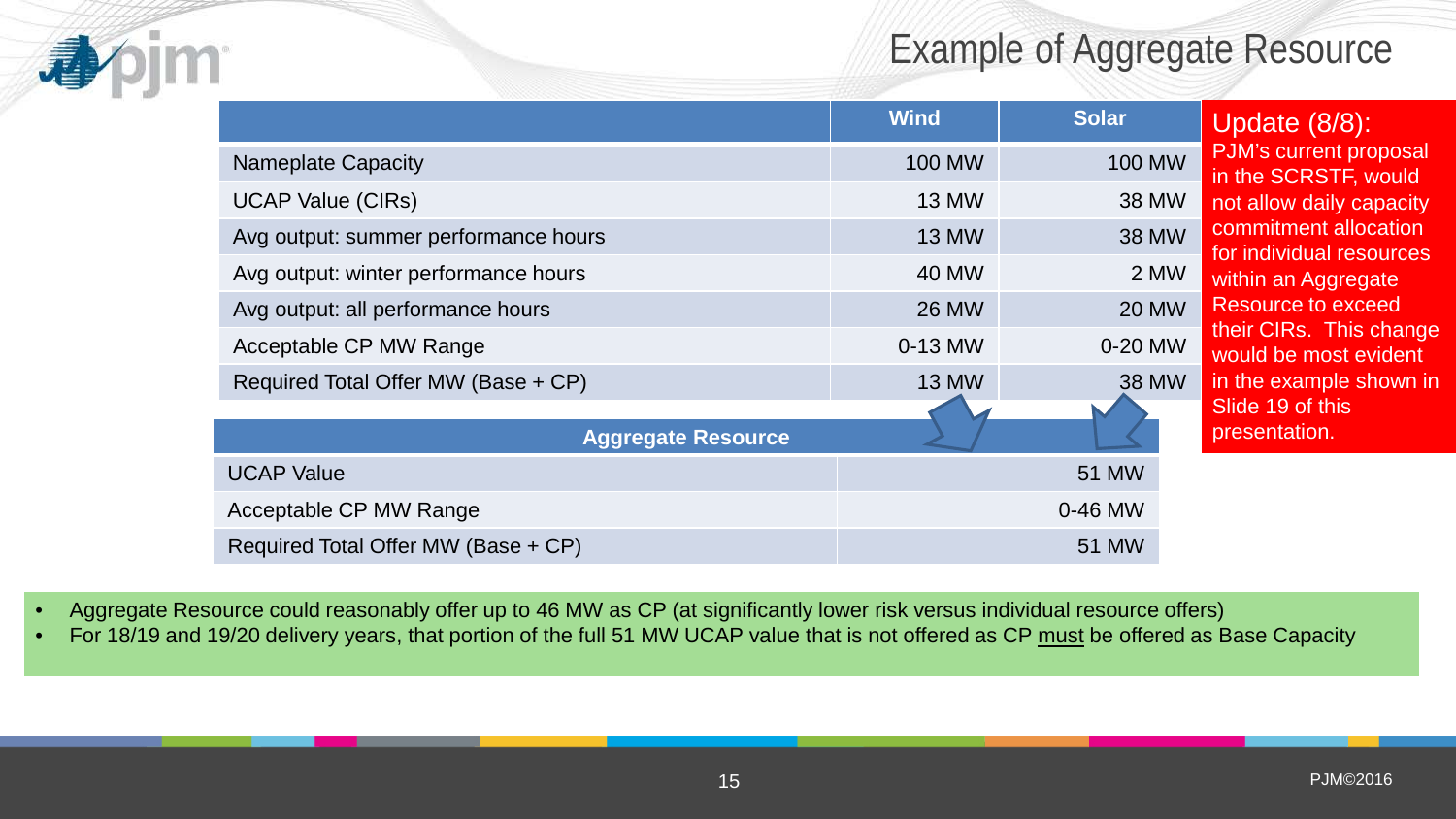### Aggregate Resource Non-Performance Assessment

- The total committed quantity of an Aggregate Resource must be allocated by product type (Base, Base DR/EE, and Capacity Performance) to the underlying capacity resources prior to the start of the Delivery Year with adjustments permitted up to 12 noon EPT of the day preceding the delivery day
- Daily commitment allocations used in the calculation of Expected Performance for the underlying capacity resources in Non-Performance Assessment in order to properly determine Performance Shortfall/Bonus Performance of the Aggregate Resource
- Sum of the Performance Shortfall/Bonus Performance calculated for the underlying capacity resources that were required to perform during the Performance Assessment Hour establishes the Performance Shortfall/Bonus Performance for the Aggregate Resource for such Performance Assessment Hour.
- Non-Performance Assessment Charges/Credits will be assessed to the Aggregate Resource.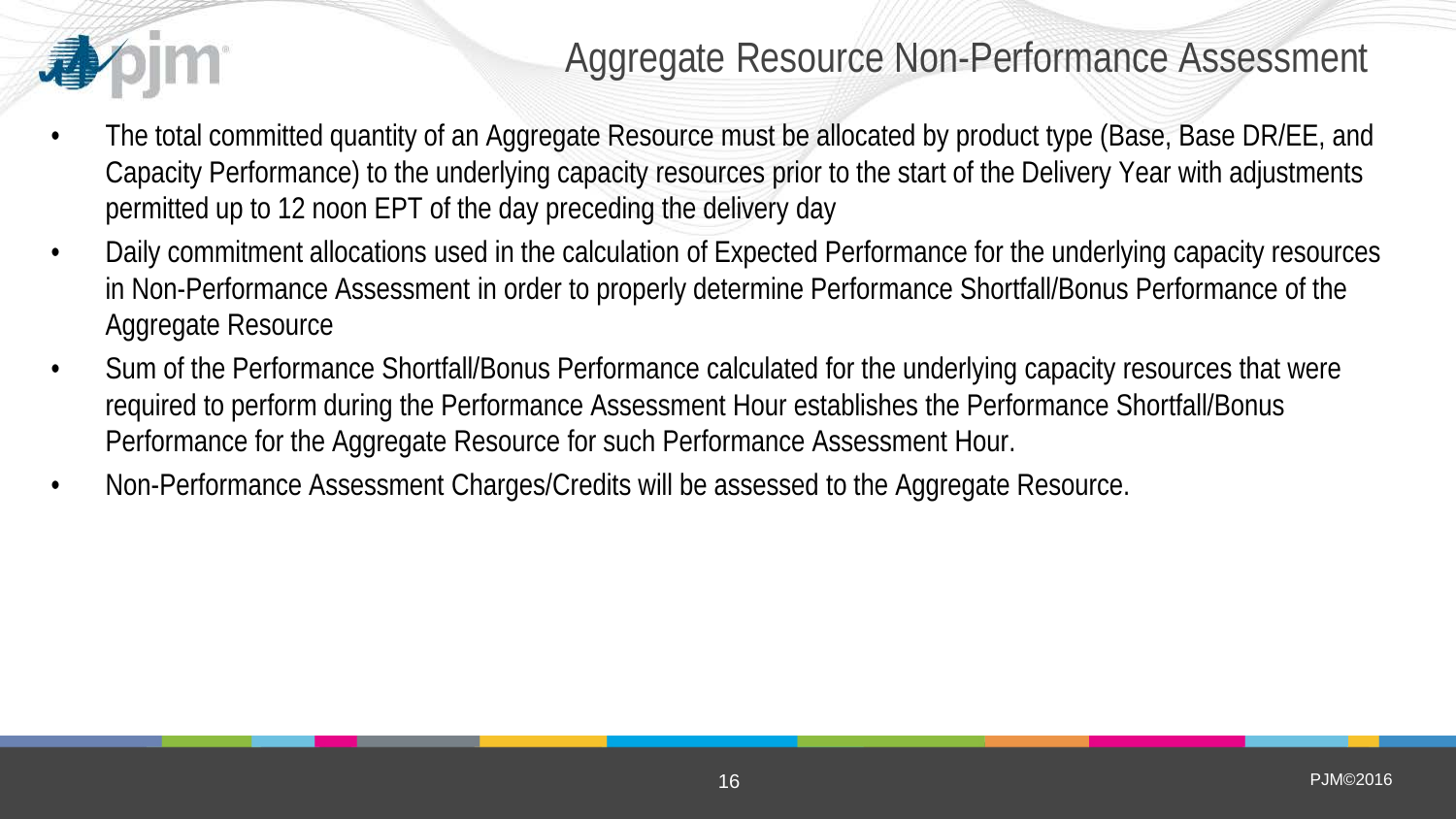# 2018/2019 BRA Sell Offers

|                          |                                               | Offered MW (UCAP)                  |                                                | <b>Cleared MW (UCAP)</b>           |                                                |
|--------------------------|-----------------------------------------------|------------------------------------|------------------------------------------------|------------------------------------|------------------------------------------------|
| <b>Resource Type</b>     | <b>Product</b><br>Coupling<br><b>Scenario</b> | <b>Base</b><br><b>Product Type</b> | Capacity<br>Performance<br><b>Product Type</b> | <b>Base</b><br><b>Product Type</b> | Capacity<br>Performance<br><b>Product Type</b> |
| Intermittent/Cap Storage | CP and Base                                   | 1,443.5                            | 1,449.9                                        | 872.8                              | 577.4                                          |
| Intermittent/Cap Storage | CP Only                                       |                                    | 4,695.2                                        |                                    | 4,154.0                                        |
| Intermittent/Cap Storage | Base Only                                     | 3,935.3                            |                                                | 3,860.6                            |                                                |
| <b>GEN Sub Total</b>     |                                               | 5,378.8                            | 6,145.1                                        | 4,733.4                            | 4,731.4                                        |
| <b>DR</b>                | CP and Base                                   | 4,467.5                            | 3,528.5                                        | 3,688.8                            | 548.2                                          |
| <b>DR</b>                | CP Only                                       |                                    | 936.0                                          |                                    | 936.0                                          |
| <b>DR</b>                | <b>Base Only</b>                              | 6,252.4                            |                                                | 5,911.4                            |                                                |
| <b>DR Sub Total</b>      |                                               | 10,719.9                           | 4,464.5                                        | 9,600.2                            | 1,484.2                                        |
| EE                       | CP and Base                                   | 652.9                              | 657.4                                          | 65.1                               | 592.4                                          |
| EE.                      | CP Only                                       | ۰                                  | 314.7                                          | ۰                                  | 294.9                                          |
| EE                       | Base Only                                     | 332.7                              | ۰                                              | 294.1                              |                                                |
| <b>EE Sub Total</b>      |                                               | 985.6                              | 972.1                                          | 359.2                              | 887.3                                          |

Note: there were no Aggregate Resources offered into the 2018/2019 BRA

小pjm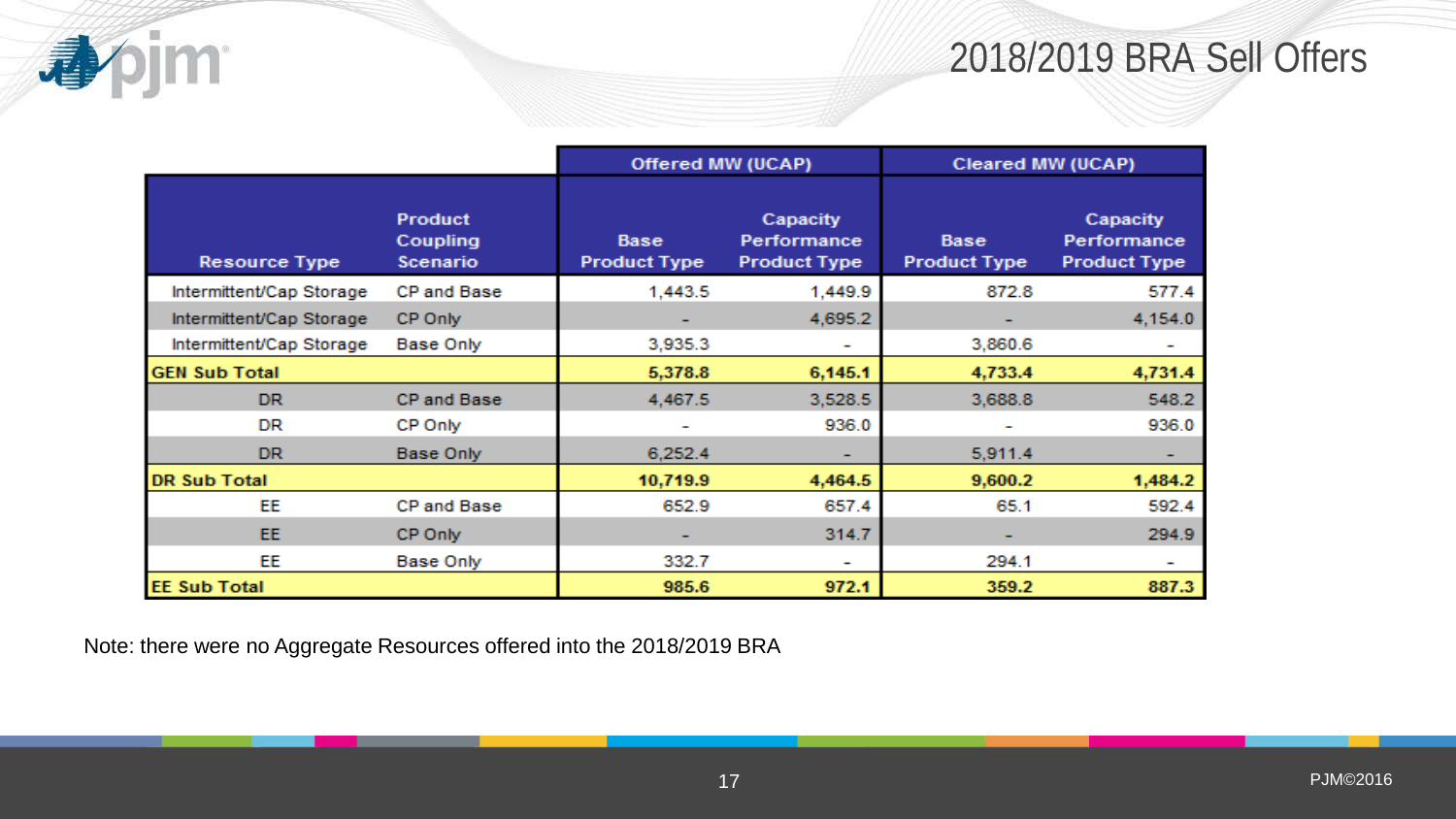

# Aggregate Resource Non-Performance Assessment Example #1

Example #1: Aggregate Resource clears 42 MW of CP and 9 MW of Base Capacity. Emergency Action in EMAAC in Summer

| DATE: July 1, DY |              | <b>Daily Commitment Allocation (UCAP MW)</b> |             |  |
|------------------|--------------|----------------------------------------------|-------------|--|
| <b>Resource</b>  | Location     | СP                                           | <b>Base</b> |  |
| Solar            | <b>JCPL</b>  | 31                                           |             |  |
| Wind             | <b>PECO</b>  |                                              |             |  |
| <b>Aggregate</b> | <b>EMAAC</b> | 42                                           | 9           |  |

Daily commitment allocation used to determine Expected **Performance** 

#### **Performance Assessment Hour in EMAAC: July 1, DY HR Ending 16:00 Assume Balancing Ratio = 1.0**

| <b>Resource</b>  | <b>Location</b> | <b>Output</b><br>(MW) | <b>Product</b> | <b>Expected</b><br><b>Performance</b><br>(MW) | <b>Actual</b><br><b>Performance</b><br>(MW) | <b>Performance Shortfall*</b><br>(MW) |
|------------------|-----------------|-----------------------|----------------|-----------------------------------------------|---------------------------------------------|---------------------------------------|
| Solar            | <b>JCPL</b>     | 48                    | CP             | 31                                            | 41                                          | $-10$                                 |
|                  |                 |                       | <b>Base</b>    | 7                                             |                                             | $\overline{0}$                        |
| Wind             | <b>PECO</b>     | 8                     | CP             | 11                                            | 8                                           | 3                                     |
|                  |                 |                       | <b>Base</b>    | $\overline{2}$                                | $\overline{0}$                              | $\overline{2}$                        |
| <b>Aggregate</b> | <b>EMMAC</b>    |                       |                |                                               |                                             | $-5$                                  |

*\*Negative Performance Shortfall represents over performance (Bonus Performance).*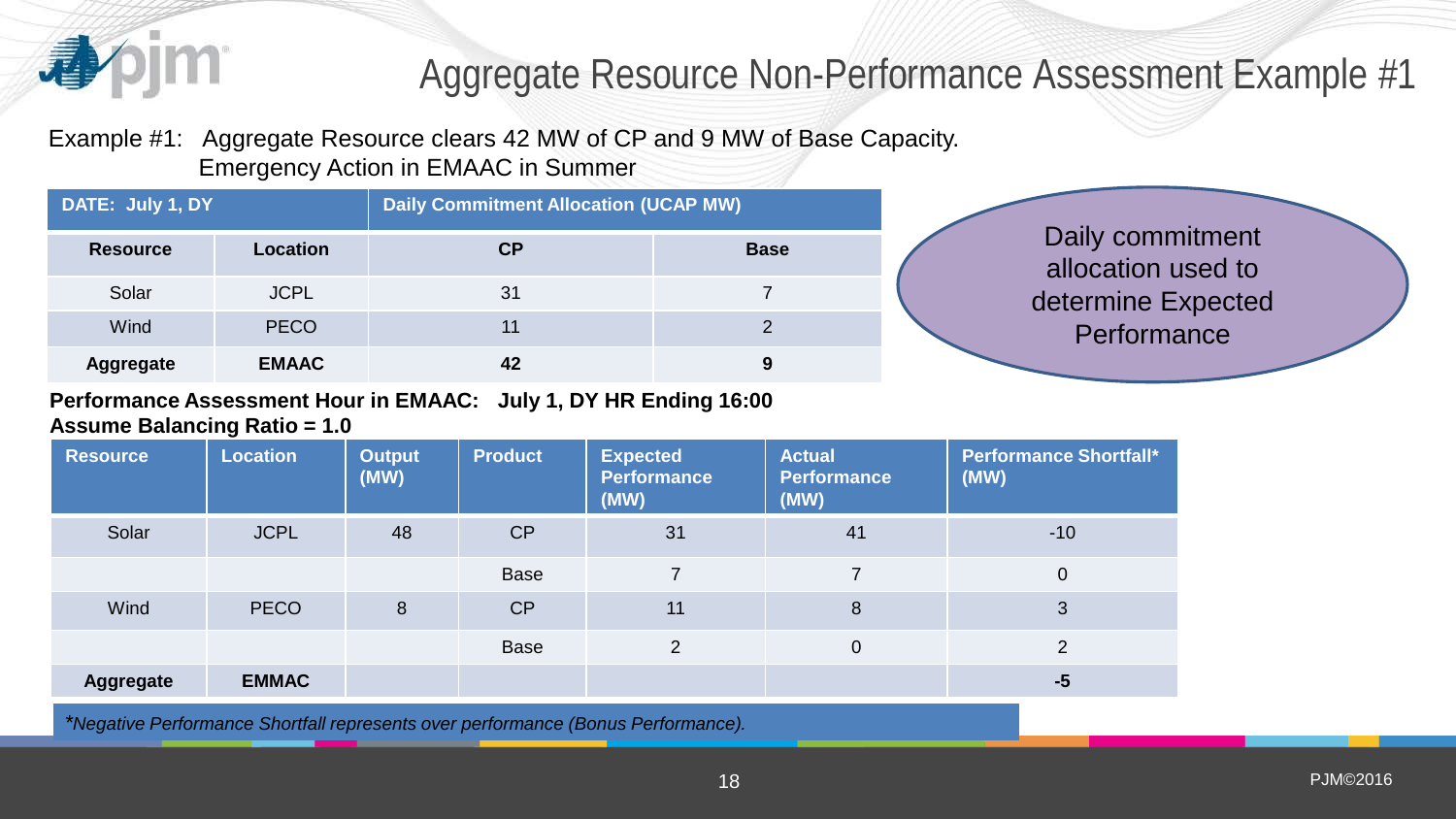

# Aggregate Resource Non-Performance Assessment Example #2

Example #2: Aggregate Resource clears 42 MW of CP and 9 MW of Base Capacity. Emergency Action in EMAAC in Winter

| DATE: February 1, DY |              | <b>Daily Commitment Allocation (UCAP MW)</b> |             |  |
|----------------------|--------------|----------------------------------------------|-------------|--|
| <b>Resource</b>      | Location     | <b>CP</b>                                    | <b>Base</b> |  |
| Solar                | <b>JCPL</b>  |                                              |             |  |
| Wind                 | <b>PECO</b>  | 40                                           |             |  |
| Aggregate            | <b>EMAAC</b> | 42                                           |             |  |

#### **Performance Assessment Hour in EMAAC: February 1, DY HR Ending 08:00 Assume Balancing Ratio = 1.0**

| <b>Resource</b>  | <b>Location</b> | <b>Output</b><br>(MW) | <b>Product</b> | <b>Expected</b><br><b>Performance</b><br>(MW) | <b>Actual</b><br><b>Performance</b><br>(MW) | <b>Performance</b><br><b>Shortfall*(MW)</b> | Update $(8/8)$ :<br>PJM's current proposal in<br>the SCRSTF would not |
|------------------|-----------------|-----------------------|----------------|-----------------------------------------------|---------------------------------------------|---------------------------------------------|-----------------------------------------------------------------------|
| Solar            | <b>JCPL</b>     |                       | CP             | $\overline{2}$                                |                                             |                                             | allow daily capacity                                                  |
|                  |                 |                       | <b>Base</b>    | $\mathbf 0$                                   | $\overline{0}$                              | $\overline{0}$                              | commitment allocation for<br>individual resources within              |
| Wind             | <b>PECO</b>     | 45                    | CP             | 40                                            | 40                                          | $\overline{0}$                              | an Aggregate Resource to                                              |
|                  |                 |                       | <b>Base</b>    | 9                                             | 5                                           | $0^{**}$                                    | exceed their CIRs, as is<br>done for the wind                         |
| <b>Aggregate</b> | <b>EMMAC</b>    |                       |                |                                               |                                             | $1$ (CP)                                    | resources in this example.                                            |

*\*Negative Performance Shortfall represents over performance (Bonus Performance).*

*\*\*Performance Shortfall set to zero for Base generation resource commitments in non-summer period.*